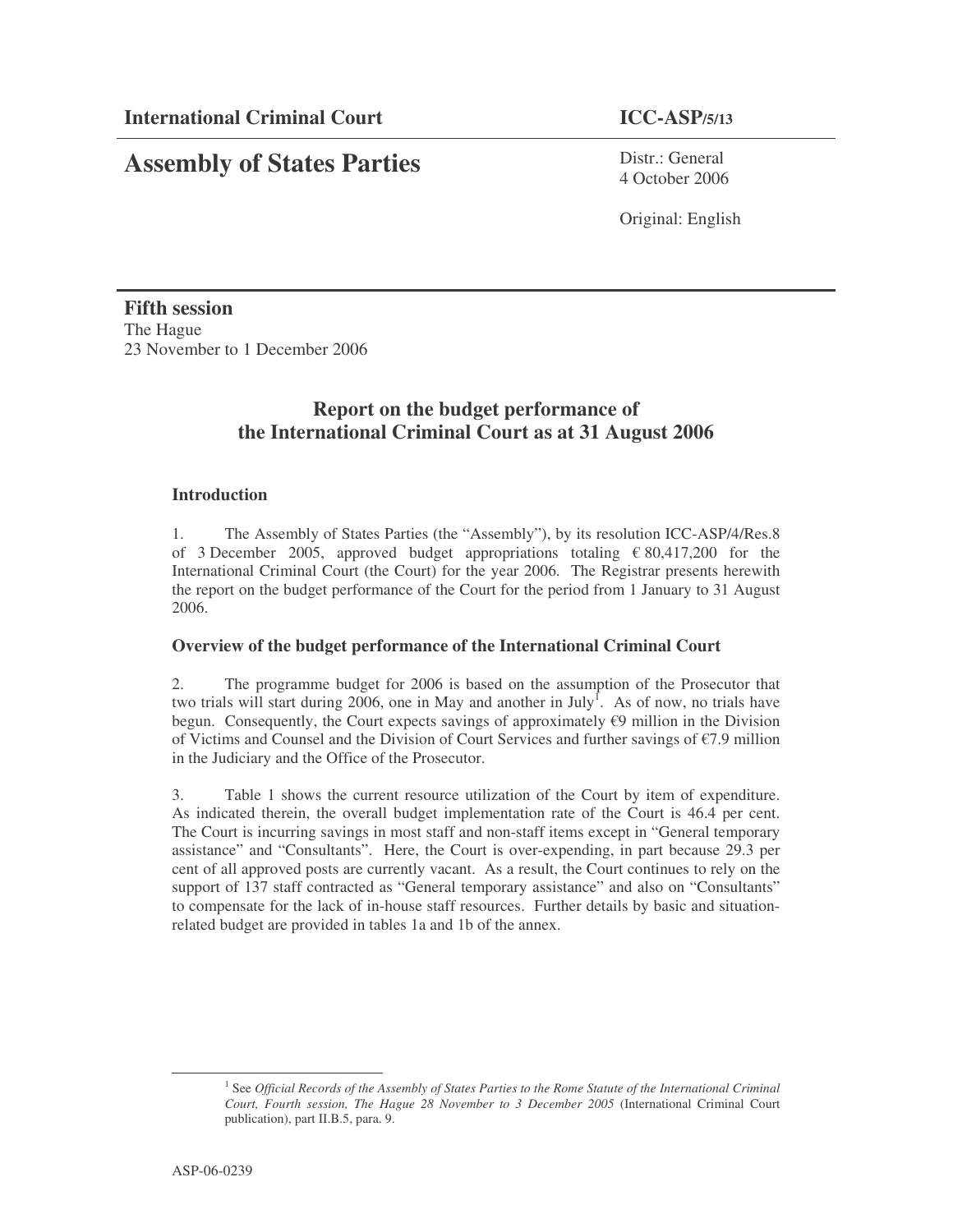#### **Table 1 Budgetary performance 2006: resource utilization by item of expenditure** (in thousands of euros)

| Item of expenditure                 | Approved<br>budget<br>2006 | Expenditure as<br>at 31 August<br>2006 | Unencumbered<br>balance as at<br>31 August 2006 | Implementation rate<br>as at 31 August<br>2006 in % |
|-------------------------------------|----------------------------|----------------------------------------|-------------------------------------------------|-----------------------------------------------------|
|                                     | $[1]$                      | $[2]$                                  | $[1]-[2]=[3]$                                   | $[2]/[1]=[4]$                                       |
| Judges                              | 3,785.3                    | 1,947.7                                | 1,837.6                                         | 51.5                                                |
| Subtotal judges                     | 3,785.3                    | 1,947.7                                | 1,837.6                                         | 51.5                                                |
| Staff costs                         | 42,845.8                   | 19,181.6                               | 23.664.2                                        | 44.8                                                |
| General temporary assistance        | 5,106.7                    | 4,621.6                                | 485.1                                           | 90.5                                                |
| Temporary assistance for meetings   | 2,481.8                    | 394.8                                  | 2,087.0                                         | 15.9                                                |
| Overtime                            | 311.6                      | 175.0                                  | 136.6                                           | 56.2                                                |
| Consultants                         | 254.9                      | 305.4                                  | $-50.5$                                         | 119.8                                               |
| Subtotal staff costs                | 51,000.8                   | 24.678.4                               | 26,322.4                                        | 48.4                                                |
| Travel                              | 4,023.8                    | 1.488.2                                | 2,535.6                                         | 37.0                                                |
| Hospitality                         | 48.0                       | 18.3                                   | 29.7                                            | 38.1                                                |
| Contractual services incl. training | 8,353.7                    | 3,208.6                                | 5,145.1                                         | 38.4                                                |
| General operating expenses          | 10,058.3                   | 4,241.8                                | 5,816.5                                         | 42.2                                                |
| Supplies and materials              | 1,272.3                    | 558.3                                  | 714.0                                           | 43.9                                                |
| Furniture and equipment             | 1,875.0                    | 1,146.7                                | 728.3                                           | 61.2                                                |
| Subtotal non-staff costs            | 25,631.1                   | 10,661.9                               | 14,969.2                                        | 41.6                                                |
| <b>Total ICC</b>                    | 80,417.2                   | 37,288.0                               | 43,129.2                                        | 46.4                                                |

4. Table 2 below shows the budget performance by Major Programme. The implementation rates of the Judiciary, the Office of the Prosecutor, and the Registry are quite similar and all slightly higher than the overall average of 46.6 per cent. The current low implementation rate in Major Programme IV, Secretariat of the Assembly of States Parties, will improve during the next few months due to major meetings taking place in the latter half of the year. In Major Programme V, Investment in the Court's Premises, hardly any costs have been incurred in 2006 as the decision concerning the Court's interim and permanent premises is still pending.

#### **Table 2**

### **Budget performance 2006: summary by Major Programme**

(in thousands of euros)

| Major Programme                                         | Approved budget<br>2006 | Expenditure as at<br>31 August 2006 | Unencumbered<br>balance as at<br>31 August 2006 | Implementation rate<br>as at 31 August<br>2006 in $%$ |
|---------------------------------------------------------|-------------------------|-------------------------------------|-------------------------------------------------|-------------------------------------------------------|
|                                                         | $\lceil 1 \rceil$       | $\lceil 2 \rceil$                   | $[1]-[2]=[3]$                                   | $[2]/[1]=[4]$                                         |
| Major Programme I<br>Judiciary                          | 7.751.2                 | 3.611.3                             | 4,139.9                                         | 46.6                                                  |
| Major Programme II<br>Office of the Prosecutor          | 20,876.3                | 9.862.4                             | 11.013.9                                        | 47.2                                                  |
| Major Programme III<br>Registry                         | 46,608.3                | 22,291.0                            | 24,317.3                                        | 47.8                                                  |
| Major Programme IV<br>Secretariat of the ASP            | 4,075.6                 | 1.413.6                             | 2,662.0                                         | 34.7                                                  |
| Major Programme V<br>Investment in the Court's Premises | 1.105.8                 | 109.7                               | 996.1                                           | 9.9                                                   |
| <b>Total ICC</b>                                        | 80,417.2                | 37,288.0                            | 43,129.2                                        | 46.4                                                  |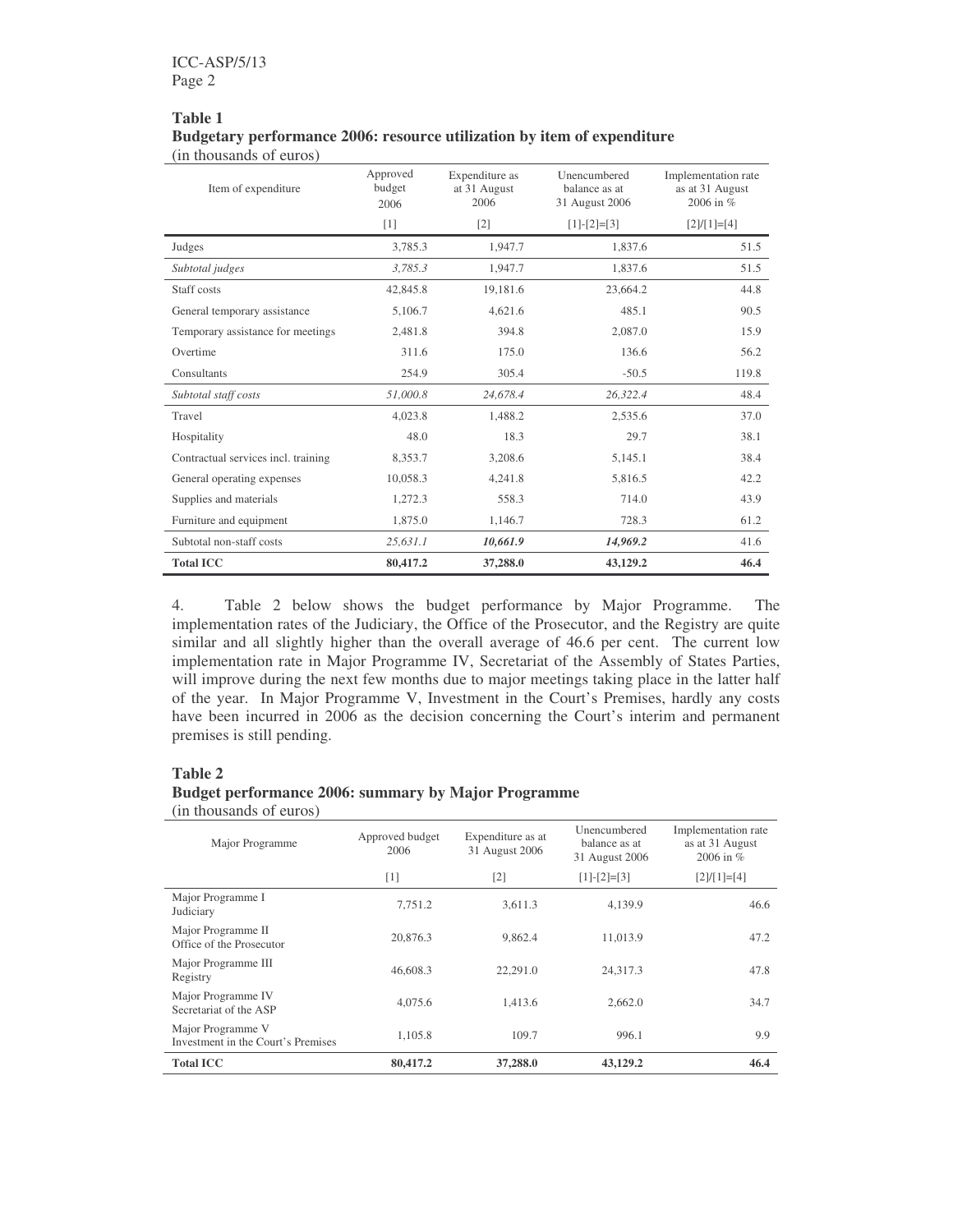5. The Court has set up a total of five field offices - in Chad (N'Djamena and Abeche), in the Democratic Republic of the Congo (Kinshasa and Bunia), and in Uganda (Kampala). During the first eight months of 2006, the Court spent  $\epsilon$ 13.2 million on the different situations (€7.1 million within the Office of the Prosecutor, €6.0 million within the Registry, and the remaining amount of  $\epsilon$ 0.08 million within the Judiciary). Most of this expenditure (80 per cent) relates to "Staff costs", "General temporary assistance", and "Travel". For reasons having to do with the confidentiality of the investigations and proceedings, no further details will be provided on expenditures in the different situations.

6. Figures 1 and 2 below show comparisons between the basic budget and expenditure and the situation-related budget and expenditure by Major Programme. The 2006 budget defined basic costs as the costs required to set up and sustain the International Criminal Court as an organization with a basic capacity to be ready to react to situations before an investigation is opened. The basic budget includes the resources for judges and elected officials and their support staff, essential services for maintaining the Court's basic administrative functions and its premises, and the necessary capacity to perform initial analysis and investigative, prosecutorial and judicial functions before the opening of an investigation. The situation-related budget includes costs generated by activities when a decision to open an investigation into a situation has been made (either by the Prosecutor under article 53 of the Rome Statute or by the Pre-Trial Chamber under article 15 of the Statute). As the figures below show, 64.5 per cent of the Court's total expenditure of  $\epsilon$ 37.3 million as at 31 August 2006 is linked to basic activities and 35.5 per cent to situation-related activities.

#### **Figure 1**



#### **Comparison between basic budget and expenditure, by Major Programme** (in thousands of euros)

Note: MP I = Major Programme I, Judiciary; MP II = Major Programme II, Office of the Prosecutor; MP III = Major Programme III, Registry; MP IV = Major Programme IV, Secretariat of the Assembly of States Parties; MP V = Major Programme V, Investment in the Court's Premises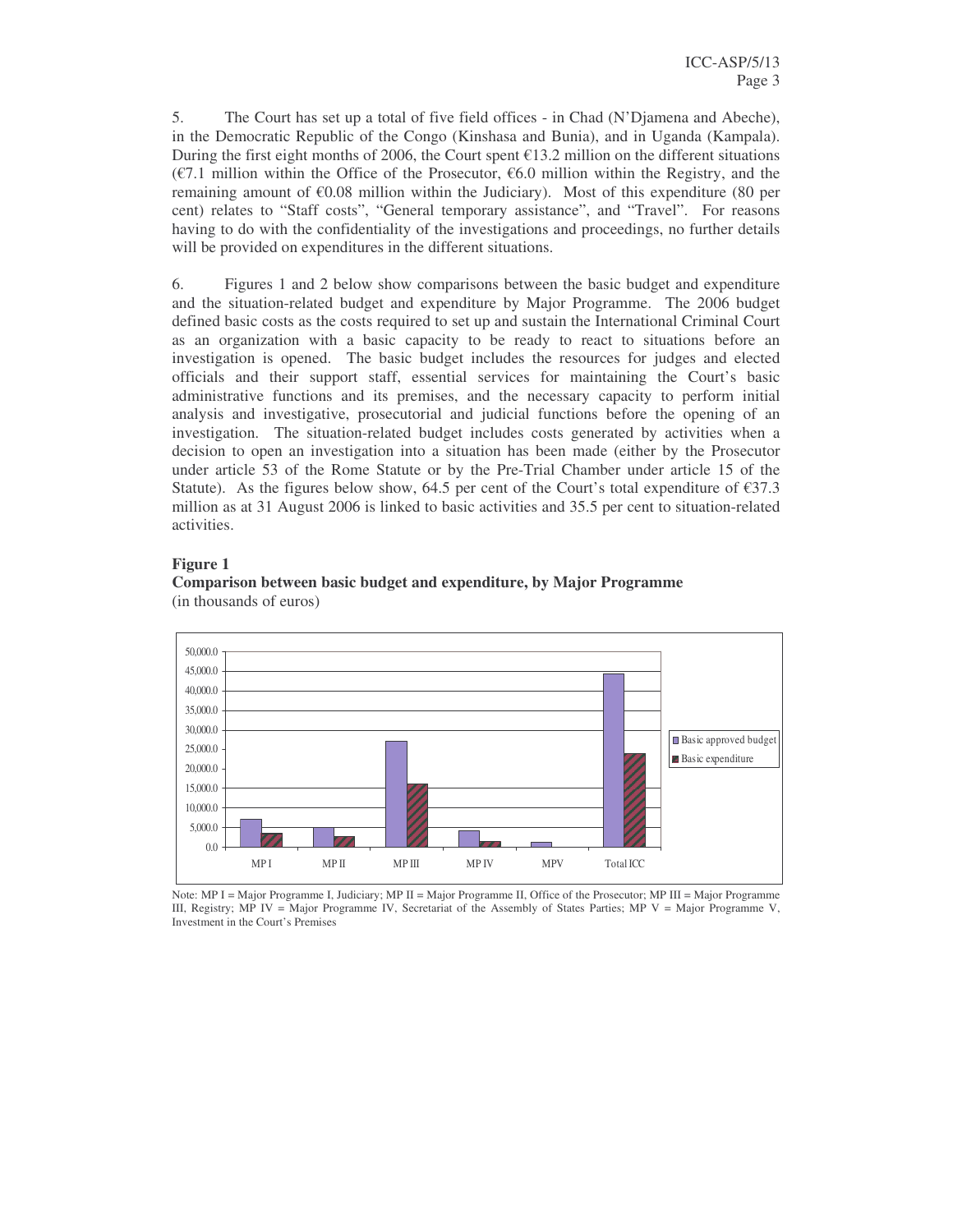## **Figure 2**

**Comparison between situation-related budget and expenditure, by Major Programme** (in thousands of euros)



Note: MP I = Major Programme I, Judiciary; MP II = Major Programme II, Office of the Prosecutor; MP III = Major Programme III, Registry; MP IV = Major Programme IV, Secretariat of the Assembly of States Parties; MP V = Major Programme V, Investment in the Court's Premises

7. Further details on the basic and situation-related budget by Major Programme are provided in tables 2a and 2b of the annex

8. In its report on the work of its sixth session, the Committee on Budget and Finance requested that in future the report on the budget performance should include data on post occupancy<sup>2</sup>. Accordingly, two tables are included below showing that 441 out of the 624 approved posts have been filled as at 31 August 2006. Currently vacant are 183 posts (97 professional and 86 general service). Of the 183 vacant posts, 35 are advertised.

#### **Table 3 Staffing 2006: Approved posts versus filled posts by Major Programme**

| Major Programme                                            | Approved<br>posts 2006 | Filled posts<br>as at $31$<br>August 2006 | Implement<br>ation rate<br>in $%$ | Vacant posts<br>advertised as at 31<br>August 2006 |          | Vacant posts not<br>advertised as at 31<br>August 2006 |
|------------------------------------------------------------|------------------------|-------------------------------------------|-----------------------------------|----------------------------------------------------|----------|--------------------------------------------------------|
|                                                            | $[1]$                  | $[2]$                                     | $[2]/[1]=[3]$                     | $[4]$                                              | [5a]     | [5b]                                                   |
| Major Programme I<br>Judiciary                             | 44                     | 32                                        | 72.7                              | $\mathbf{0}$                                       | 12       | 10                                                     |
| Major Programme II<br>Office of the Prosecutor             | 193                    | 128                                       | 66.3                              | 21                                                 | 44       | 44                                                     |
| Major Programme III<br>Registry                            | 380                    | 275                                       | 72.4                              | 13                                                 | 92       | 69                                                     |
| Major Programme IV<br>Secretariat of the ASP               | $\overline{7}$         | 6                                         | 85.7                              | 1                                                  | $\theta$ | $\theta$                                               |
| Major Programme V<br>Investment in the Court's<br>Premises | $\overline{0}$         | $\overline{0}$                            | $\Omega$                          | $\Omega$                                           | $\Omega$ | $\Omega$                                               |
| <b>Total ICC</b>                                           | 624                    | 441                                       | 70.7                              | 35                                                 | 148      | 123                                                    |

Note: Column [5a] includes 25 vacant posts which the Court has frozen in 2006 and proposes to abolish in 2007 (2 posts in Major Programme I, Judiciary, and 23 posts in Major Programme III, Registry). Column [5b] refers to vacant posts not advertised, excluding the 25 frozen posts.

<sup>&</sup>lt;sup>2</sup> See ICC-ASP/5/1, para. 24.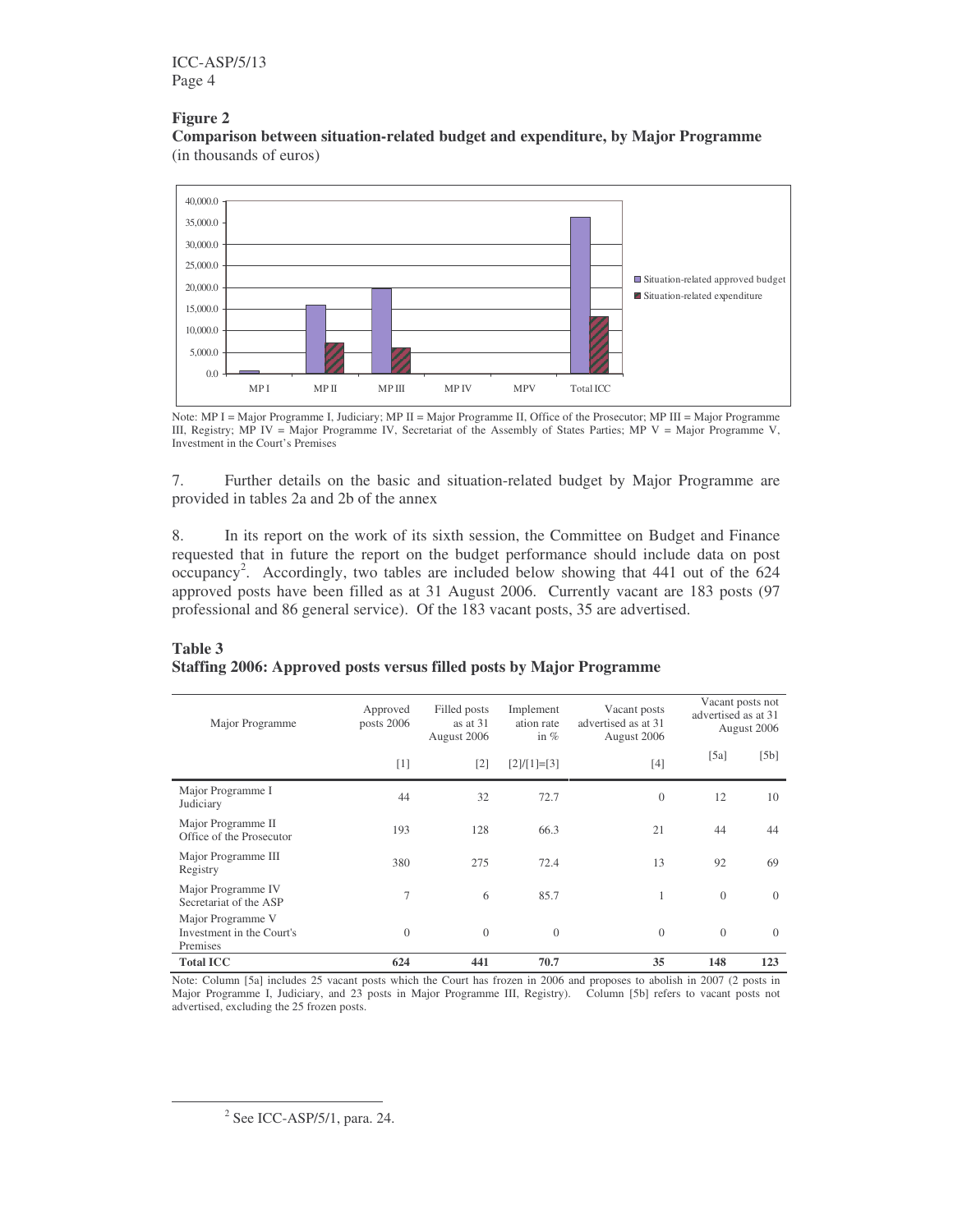#### **Table 4 Staffing 2006: Approved posts versus filled posts, by post type (professional and general service staff)**

| Major Programme                                            | Post<br>type     | Approved<br>posts<br>2006 | Filled posts<br>as at $31$<br>August 2006 | Implementation<br>rate in $%$ | Vacant posts<br>advertised as<br>at 31 August<br>2006 | Vacant posts<br>not advertised<br>as at 31<br>August 2006 |
|------------------------------------------------------------|------------------|---------------------------|-------------------------------------------|-------------------------------|-------------------------------------------------------|-----------------------------------------------------------|
|                                                            | [1]              | $[2]$                     | $\lceil 3 \rceil$                         | $[3]/[2]=[4]$                 | $\lceil 5 \rceil$                                     | [6]                                                       |
| Major Programme I                                          | $\mathbf{P}$     | 28                        | 22                                        | 78.6                          | $\Omega$                                              | 6                                                         |
| Judiciary                                                  | <b>GS</b>        | 16                        | 10                                        | 62.5                          | $\Omega$                                              | 6                                                         |
| Major Programme II                                         | $\mathsf{P}$     | 131                       | 84                                        | 64.1                          | 15                                                    | 32                                                        |
| Office of the Prosecutor                                   | <b>GS</b>        | 62                        | 44                                        | 71.0                          | 6                                                     | 12                                                        |
| Major Programme III                                        | P                | 150                       | 107                                       | 71.3                          | 12                                                    | 31                                                        |
| Registry                                                   | <b>GS</b>        | 230                       | 168                                       | 73.0                          |                                                       | 61                                                        |
| Major Programme IV                                         | P                | 3                         | $\overline{2}$                            | 66.7                          |                                                       | $\Omega$                                                  |
| Secretariat of the ASP                                     | <b>GS</b>        | 4                         | 4                                         | 100.0                         | $\overline{0}$                                        | $\theta$                                                  |
| Major Programme V<br>Investment in the Court's<br>Premises | P/GS             | $\overline{0}$            | $\theta$                                  | $\Omega$                      | $\Omega$                                              | $\Omega$                                                  |
| Subtotal professional staff                                | $\boldsymbol{P}$ | 312                       | 215                                       | 68.9                          | 28                                                    | 69                                                        |
| Subtotal general service staff                             | GS <sup>-</sup>  | 312                       | 226                                       | 72.4                          | 7                                                     | 79                                                        |
| Total ICC, all posts                                       |                  | 624                       | 441                                       | 70.7                          | 35                                                    | 148                                                       |

Note: P = professional; GS = general service

9. Between 1 January 2006 and 31 August 2006, the Court recruited 91 staff against approved posts (35 professional and 56 general service staff). During the same time period, 15 staff members separated from the organization (12 professional and 3 general service). The trend towards more staff staying on at the Court is a positive one. The turnover rate for the first eight months of 2006 has dropped to 16.5 per cent compared with 26.3 per cent during the same period in the previous year.

10. Table 5 below shows the Court's budget performance since its establishment. As can be seen, the implementation rate improved from 69.5 per cent during the combined budget year 2002/2003, which marked the beginning of the Court, to 95.4 per cent at the end of last year.

#### **Table 5**

#### **Comparison of budget performance from 2002 to 2006 (in thousands of euros)**

| Budget<br>year | Approved<br>budget | Expenditure<br>as at 31<br>August | Unencumbered<br>balance as at<br>31 August | Implementation<br>rate as at 31<br>August in $%$ | Expenditure<br>as at $31$<br>December | Unencumbered<br>balance as at 31<br>December | Implementation<br>rate as at 31<br>December in $\%$ |
|----------------|--------------------|-----------------------------------|--------------------------------------------|--------------------------------------------------|---------------------------------------|----------------------------------------------|-----------------------------------------------------|
|                | [1]                | [2]                               | $[1]-[2]=[3]$                              | $[2]/[1]=[4]$                                    | $\lceil 5 \rceil$                     | $[1]-[5]=[6]$                                | $[5]/[1]=[7]$                                       |
| 2002/2003      | 30,893.5           | n.a.                              | n.a.                                       | n.a.                                             | 21,478.0                              | 9.415.5                                      | 69.5                                                |
| 2004           | 53,071.8           | 22,421.0                          | 30,650.8                                   | 42.2                                             | 43,509.5                              | 9,652.3                                      | 82.0                                                |
| 2005           | 66,891.2           | 32,342.0                          | 34,549.0                                   | 48.4                                             | 63,829.7                              | 3,061.5                                      | 95.4                                                |
| 2006           | 80,417.2           | 37,288.0                          | 43.129.2                                   | 46.4                                             | n.a.                                  | n.a.                                         | n.a.                                                |

Note: 2005 expenditure includes  $\epsilon$  8 million for the judges' pension fund.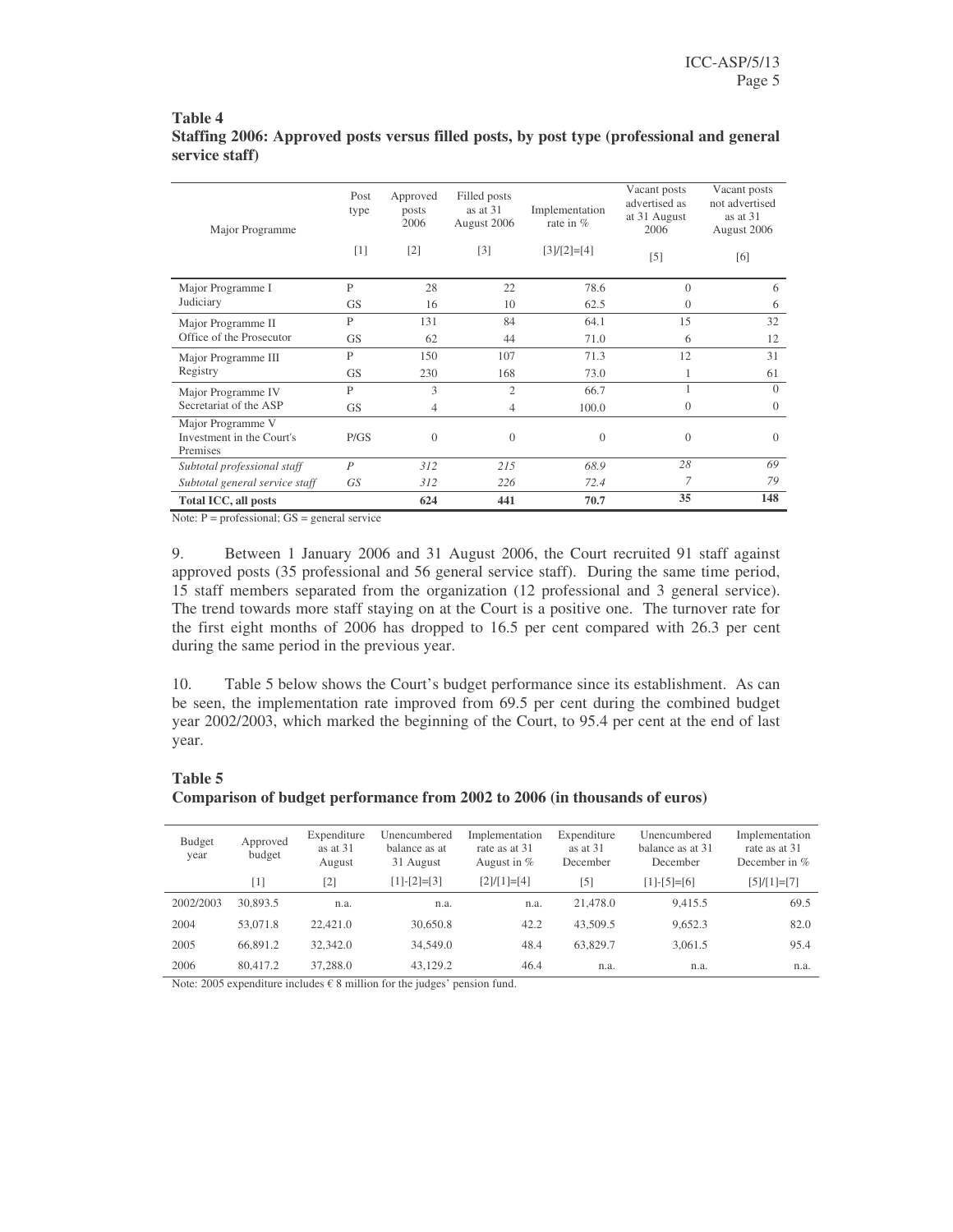## **Annex**

#### **Table 1a: Budgetary performance 2006: resource utilization by item of expenditure – basic budget** (in thousands of euros)

| Item of expenditure                 | Approved basic<br>budget 2006 | Expenditure as at<br>31 August 2006 |               | Implementation rate<br>as at 31 August<br>2006 in % |
|-------------------------------------|-------------------------------|-------------------------------------|---------------|-----------------------------------------------------|
|                                     | $[1]$                         | $[2]$                               | $[1]-[2]=[3]$ | $[2]/[1]=[4]$                                       |
| Judges                              | 3,785.3                       | 1,947.7                             | 1,837.6       | 51.5                                                |
| Subtotal judges                     | 3.785.3                       | 1,947.7                             | 1,837.6       | 51.5                                                |
| Staff costs                         | 24,258.6                      | 12,546.0                            | 11,712.6      | 51.7                                                |
| General temporary assistance        | 1,380.9                       | 2,110.6                             | $-729.7$      | 152.8                                               |
| Temporary assistance for meetings   | 2,481.8                       | 386.3                               | 2,095.5       | 15.6                                                |
| Overtime                            | 202.1                         | 168.5                               | 33.6          | 83.4                                                |
| Consultants                         | 112.0                         | 101.4                               | 10.6          | 90.5                                                |
| Subtotal staff costs                | 28,435.4                      | 15,312.8                            | 13,122.6      | 53.9                                                |
| Travel                              | 678.0                         | 331.1                               | 346.9         | 48.8                                                |
| Hospitality                         | 48.0                          | 18.0                                | 30.0          | 37.5                                                |
| Contractual services incl. training | 3,406.3                       | 2,195.7                             | 1,210.6       | 64.5                                                |
| General operating expenses          | 5,989.3                       | 3,270.0                             | 2,719.3       | 54.6                                                |
| Supplies and materials              | 767.6                         | 413.1                               | 354.5         | 53.8                                                |
| Furniture and equipment             | 1.134.6                       | 565.0                               | 569.6         | 49.8                                                |
| Subtotal non-staff costs            | 12,023.8                      | 6.792.9                             | 5,230.9       | 56.5                                                |
| <b>Total ICC</b>                    | 44,244.5                      | 24,053.4                            | 20,191.1      | 54.4                                                |

## **Table 1b: Budgetary performance 2006: resource utilization by item of expenditure – situation-related budget** (in thousands of euros)

| Item of expenditure                 | Approved situation-<br>related budget 2006 | Expenditure as at<br>31 August 2006 | Unencumbered<br>balance as at<br>31 August 2006 | Implementation rate<br>as at 31 August<br>2006 in $%$ |
|-------------------------------------|--------------------------------------------|-------------------------------------|-------------------------------------------------|-------------------------------------------------------|
|                                     | $[1]$                                      | $[2]$                               | $[1]-[2]=[3]$                                   | $[2]/[1]=[4]$                                         |
| Judges                              | 0.0                                        | 0.0                                 | 0.0                                             | 0.0                                                   |
| Subtotal judges                     | 0.0                                        | 0.0                                 | 0.0                                             | 0.0                                                   |
| Staff costs                         | 18,587.4                                   | 6,635.7                             | 11,951.5                                        | 35.7                                                  |
| General temporary assistance        | 3,725.8                                    | 2,511.0                             | 1,214.8                                         | 67.4                                                  |
| Temporary assistance for meetings   | 0.0                                        | 8.5                                 | $-8.5$                                          |                                                       |
| Overtime                            | 109.3                                      | 6.5                                 | 103.1                                           | 5.9                                                   |
| Consultants                         | 142.9                                      | 204.0                               | $-61.1$                                         | 142.8                                                 |
| Subtotal staff costs                | 22,565.4                                   | 9,365.7                             | 13,199.8                                        | 41.5                                                  |
| Travel                              | 3,345.8                                    | 1,157.0                             | 2,188.8                                         | 34.6                                                  |
| Hospitality                         | 0.0                                        | 0.3                                 | $-0.3$                                          |                                                       |
| Contractual services incl. training | 4,947.4                                    | 1,012.9                             | 3,934.5                                         | 20.5                                                  |
| General operating expenses          | 4,069.0                                    | 971.8                               | 3,097.2                                         | 23.9                                                  |
| Supplies and materials              | 504.7                                      | 145.2                               | 359.5                                           | 28.8                                                  |
| Furniture and equipment             | 740.4                                      | 581.7                               | 158.7                                           | 78.6                                                  |
| Subtotal non-staff costs            | 13,607.3                                   | 3,868.9                             | 9,738.4                                         | 28.4                                                  |
| <b>Total ICC</b>                    | 36,172.7                                   | 13,234.6                            | 22,938.2                                        | 36.6                                                  |